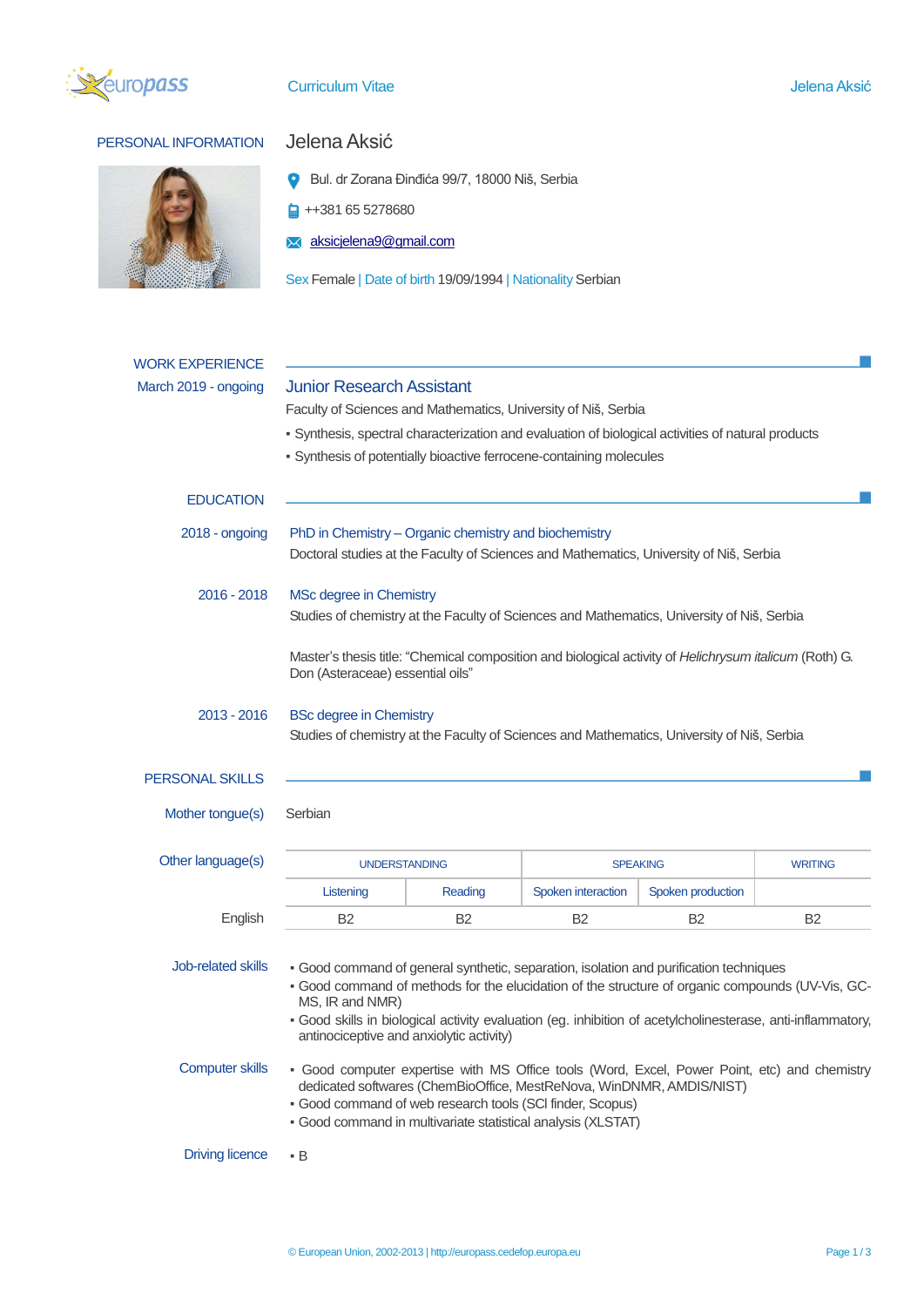

F.

P.

# ADDITIONAL INFORMATION

## Projects National research projects:

▪ Combinatorial Libraries of Heterogeneous Catalysts, Natural Products, Modified Natural Products and Analogues: The Approach to New Biologically Active Agents (03/2019 – 12/2019).

# ANNEXES

- Publications
- International Conferences;
- National Conferences;
- Honours and Awards.